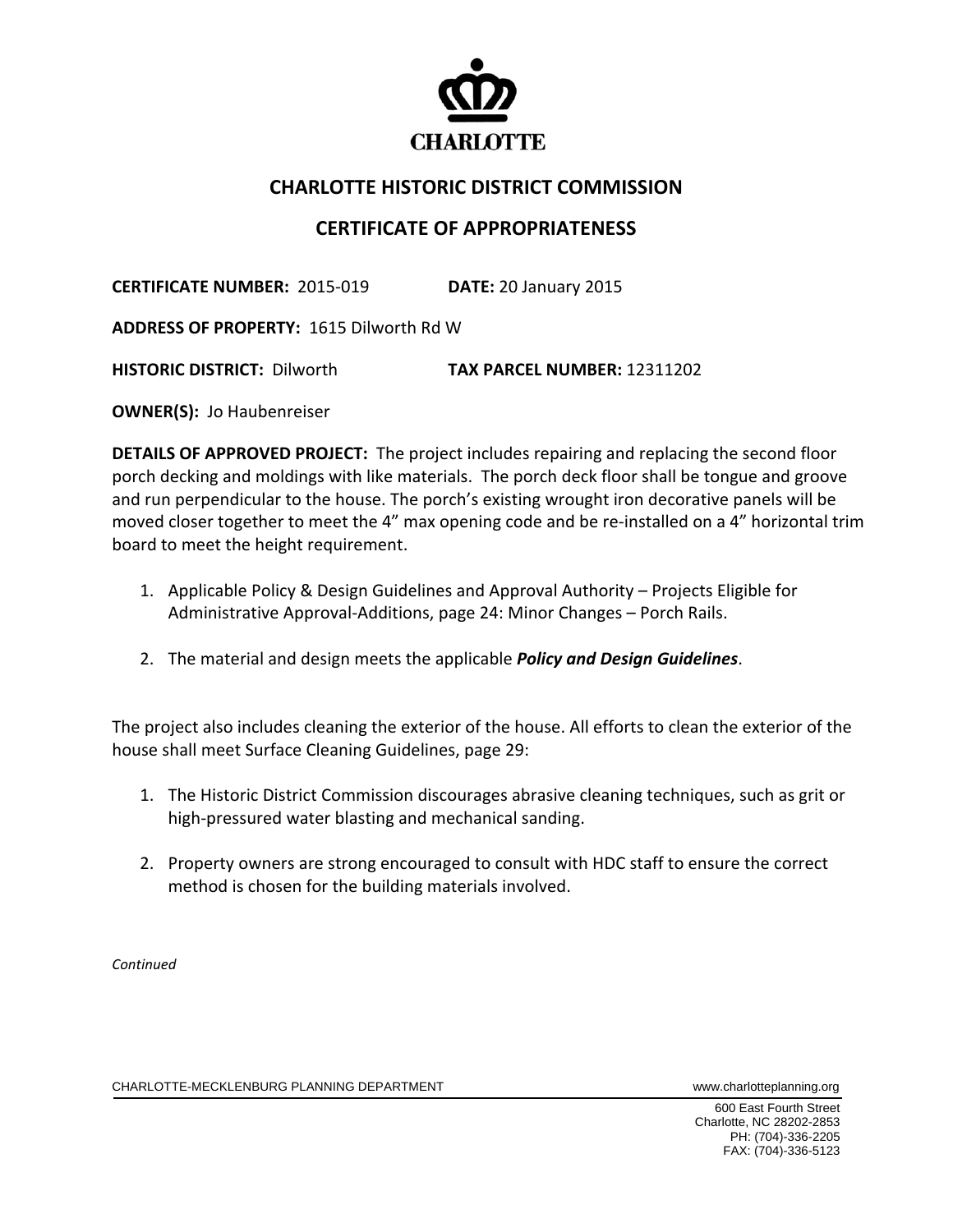- $\triangleright$  This Certificate of Appropriateness (COA) indicates that this project proposal has been determined to comply with the standards and policies of the Charlotte Historic District Commission.
- $\triangleright$  Display the blue COA placard in a visible location along with any required permits.
- $\triangleright$  No other approvals are to be inferred.
- $\triangleright$  No demolition other than that specifically indicated on any attached plans is authorized under this approval.
- $\triangleright$  All work must be completed in accordance with all other applicable state and local codes.
- $\triangleright$  Any changes from or additions or deletions to the plans referenced herein will void this Certificate, and a new application must be filed with the Historic District Commission.

This Certificate is valid for a period of six months from the date of issuance. Failure to obtain a building permit in that time will be considered as a failure to comply with the Certificate and the Certificate will become invalid. If a building permit is not required, then the approved work must be completed within six months of the date of issuance of this Certificate. The Certificate can be renewed within twelve months of its issuance by Historic District Commission staff by written request and submission of a valid reason for failure to comply within the six-month **deadline.**

 $T_{\text{max}}$   $\beta_{\text{max}}$   $\beta_{\text{max}}$   $\beta_{\text{max}}$   $\beta_{\text{max}}$   $\beta_{\text{max}}$   $\beta_{\text{max}}$   $\beta_{\text{max}}$   $\beta_{\text{max}}$   $\beta_{\text{max}}$   $\beta_{\text{max}}$   $\beta_{\text{max}}$   $\beta_{\text{max}}$   $\beta_{\text{max}}$   $\beta_{\text{max}}$   $\beta_{\text{max}}$   $\beta_{\text{max}}$   $\beta_{\text{max}}$   $\beta_{\text{max}}$   $\beta_{\text{max}}$   $\$ 

Chairman

 $M$ lotha  $U$ . Mappy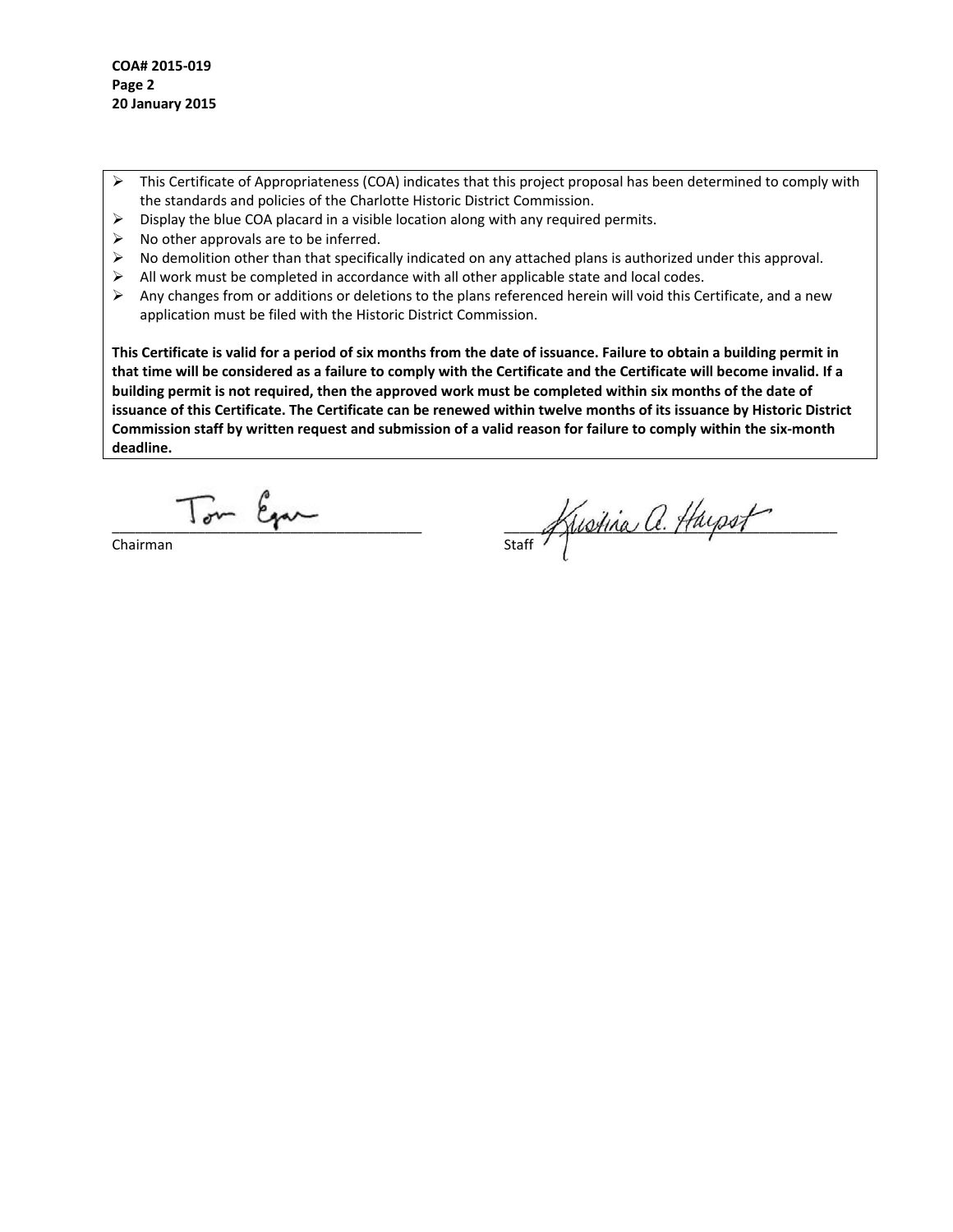

Section Through Porch